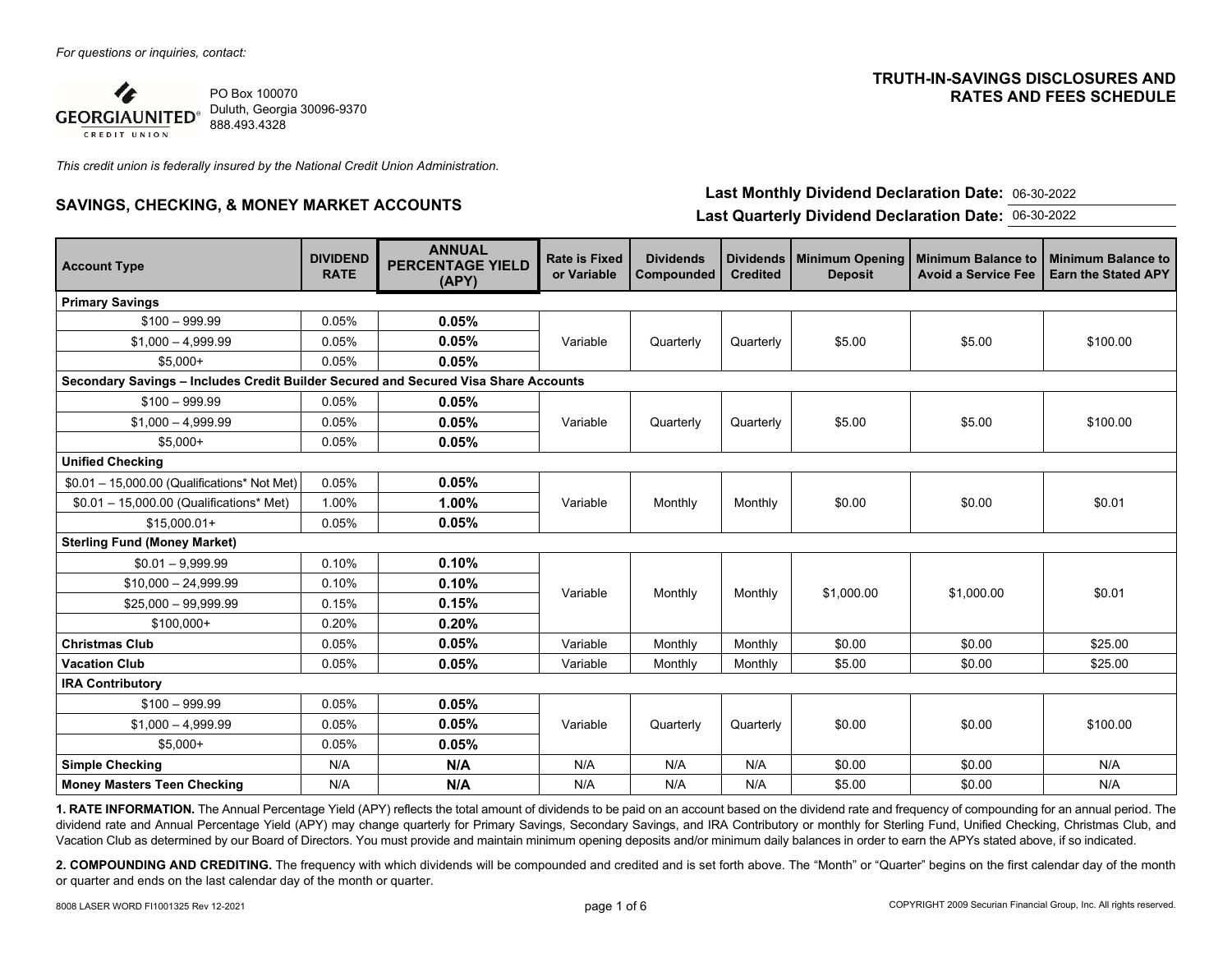3. MINIMUM BALANCE REQUIREMENTS. The minimum balance requirements for each account are set forth above. Minimum balance requirements may include a minimum opening deposit, the minimum balance that you must maintain in the account to avoid service fees, and the minimum balance that you must maintain each day to earn the stated Annual Percentage Yield for that account. The Par value of a share in this credit union is disclosed on the Fee Schedule.

**4. BALANCE COMPUTATION METHOD.** We use the *Average Daily Balance* to calculate dividends on your account. The Average Daily Balance Method applies a periodic rate to the average daily balance in the account for the period. The average daily balance is calculated by adding the end of day balance in the account for each day of the period and dividing that figure by the number of days in the period.

**5. ACCRUAL OF DIVIDENDS.** For Primary/Secondary Shares, Sterling Fund, Christmas Club, Vacation Club, IRA Contributory and Unified Checking, dividends will begin to accrue on noncash deposits (i.e. checks) on the business day you make the deposit to your account. For ACH deposits, dividends will begin to accrue on the effective date of the deposit. Georgia United may make funds from ACH deposits available to you in advance of the effective date. The effective date is the actual day Georgia United receives credit for the deposited funds. If you close your account before accrued dividends are credited; accrued dividends will not be paid.

**6. TRANSACTION LIMITATIONS. For Christmas Club Accounts:** The entire balance will be transferred to your share account on or after November 1st and the account will remain open. Withdrawals made January 1 – October 31 are subject to Early Withdrawal Fees as disclosed on the Fee Schedule. **For Primary Shares, Secondary Shares, Vacation Club, and Sterling Fund accounts:** These accounts are subject to Excessive Withdrawal Fees as disclosed on the Fee Schedule.

\*To earn 1.00 % APY on up to \$15,000.00 of the average daily account balance and to receive up to \$10.00 per month in non-Georgia United ATM surcharge fee refunds, there is no minimum account balance requirement; however, the account must perform at least fifteen (15) Georgia United debit and/or credit card transactions during the month, have a monthly direct deposit of \$500.00 or more and be enrolled in E-Statements; remaining average daily account balances in excess of \$15,000.00 will earn 0.05 % APY. If the listed qualifiers for the 1.00 % APY have not been met, 0.05 % APY will be earned.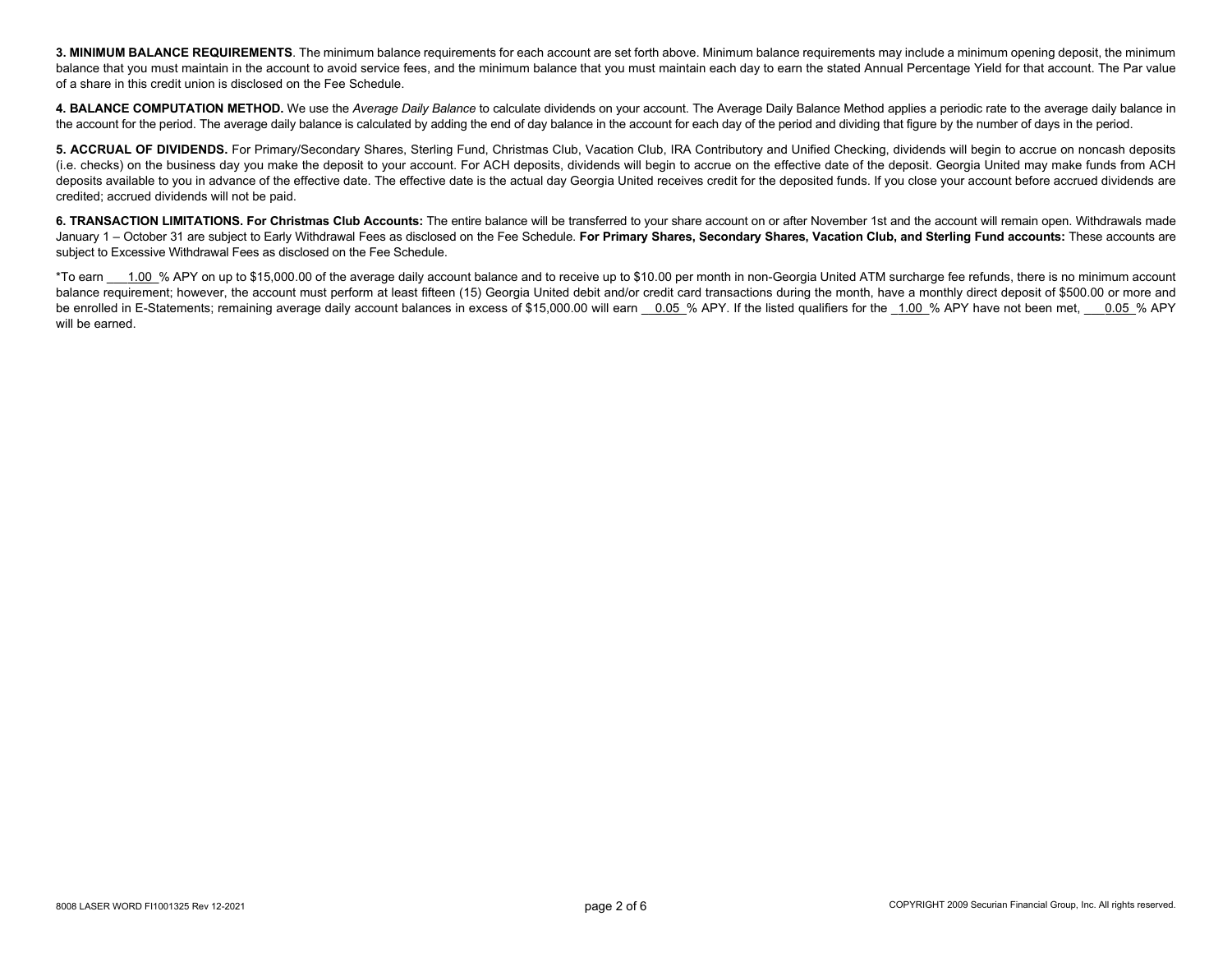

*This credit union is federally insured by the National Credit Union Administration.* 

#### **CERTIFICATE ACCOUNTS EFFECTIVE DATE:** 07-01-2022

### **TRUTH-IN-SAVINGS DISCLOSURES AND RATES AND FEES SCHEDULE**

| <b>Account Type</b>    | <b>DIVIDEND</b><br><b>RATE</b> | <b>ANNUAL PERCENTAGE</b><br>YIELD (APY) | Rate is Fixed or<br><b>Variable</b> | <b>Dividends</b><br>Compounded | <b>Dividends</b><br><b>Credited</b> | <b>Minimum</b><br><b>Opening Deposit</b> | <b>Additional</b><br><b>Deposits</b> | <b>Early Withdrawal</b><br>Penalty? | <b>Renewals</b>                                    |
|------------------------|--------------------------------|-----------------------------------------|-------------------------------------|--------------------------------|-------------------------------------|------------------------------------------|--------------------------------------|-------------------------------------|----------------------------------------------------|
| <b>Certificate</b>     |                                |                                         |                                     |                                |                                     |                                          |                                      |                                     |                                                    |
| 3 Months               | 0.150%                         | 0.15%                                   |                                     | Daily                          | Quarterly                           | \$1,000.00                               | Not Allowed                          | 90 Days Dividends                   | Automatic<br>with seven<br>(7) day grace<br>period |
| 6 Months               | 0.200%                         | 0.20%                                   |                                     |                                |                                     |                                          |                                      | 90 Days Dividends                   |                                                    |
| 12 Months              | 0.300%                         | $0.30\%$                                | Fixed                               |                                |                                     |                                          |                                      | 90 Days Dividends                   |                                                    |
| <b>18 Months</b>       | 0.350%                         | 0.35%                                   |                                     |                                |                                     |                                          |                                      | 180 Days Dividends                  |                                                    |
| 24 Months              | 0.450%                         | 0.45%                                   |                                     |                                |                                     |                                          |                                      | 180 Days Dividends                  |                                                    |
| 36 Months              | 0.550%                         | 0.55%                                   |                                     |                                |                                     |                                          |                                      | 180 Days Dividends                  |                                                    |
| 48 Months              | 0.650%                         | 0.65%                                   |                                     |                                |                                     |                                          |                                      | 180 Days Dividends                  |                                                    |
| 60 Months              | 0.700%                         | 0.70%                                   |                                     |                                |                                     |                                          |                                      | 180 Days Dividends                  |                                                    |
| <b>IRA Certificate</b> |                                |                                         |                                     |                                |                                     |                                          |                                      |                                     |                                                    |
| 12 Months              | 0.300%                         | 0.30%                                   |                                     | Daily                          | Quarterly                           | \$500.00                                 | Not Allowed                          | 90 Days Dividends                   | Automatic<br>with seven<br>(7) day grace<br>period |
| 18 Months              | 0.350%                         | 0.35%                                   | Fixed                               |                                |                                     |                                          |                                      | 180 Days Dividends                  |                                                    |
| 24 Months              | 0.450%                         | 0.45%                                   |                                     |                                |                                     |                                          |                                      | 180 Days Dividends                  |                                                    |
| 36 Months              | 0.550%                         | 0.55%                                   |                                     |                                |                                     |                                          |                                      | 180 Days Dividends                  |                                                    |
| <b>48 Months</b>       | 0.650%                         | 0.65%                                   |                                     |                                |                                     |                                          |                                      | 180 Days Dividends                  |                                                    |
| 60 Months              | 0.700%                         | 0.70%                                   |                                     |                                |                                     |                                          |                                      | 180 Days Dividends                  |                                                    |
|                        |                                |                                         |                                     |                                |                                     |                                          |                                      |                                     |                                                    |

**1. RATE INFORMATION.** The Annual Percentage Yield (APY) reflects the total amount of dividends to be paid on an account based on the dividend rate and frequency of compounding for an annual period. The dividend rate and Annual Percentage Yield (APY) are fixed and will be in effect for the initial term of the account. The rates for Renewals shall be those rates in effect at the time of renewal. The APY stated is based on the assumption that dividends will remain on deposit until maturity; a withdrawal of dividends will reduce earnings.

**2. COMPOUNDING AND CREDITING.** The frequency with which dividends will be compounded and credited is set forth above. The "Quarter" begins on the calendar date in which your account was opened and ends on the same numerical date three months later. For example, if you open a certificate account on February 15th, the quarter will end on May 15th with all subsequent quarters following this same pattern of dates.

**3. MINIMUM BALANCE REQUIREMENTS**. The minimum balance requirements for each account are set forth above. Minimum balance requirements may include a minimum opening deposit, the minimum balance that you must maintain in the account to avoid service fees, and the minimum balance that you must maintain each day to earn the stated Annual Percentage Yield for that account. The Par value of a share in this credit union is disclosed on the Fee Schedule.

**4. BALANCE COMPUTATION METHOD.** We use the *Daily Balance Method* to calculate dividends on your account. The *Daily Balance Method* applies a daily periodic rate to the balance in the account each day.

**5. ACCRUAL OF DIVIDENDS.** Dividends will begin to accrue on the business day that you deposit noncash items (i.e. checks) to your account. If you close your account before dividends are paid, you will not receive the accrued dividends.

**6. MATURITY.** Your account will mature according to the term indicated above, and as indicated on your account summary or statement.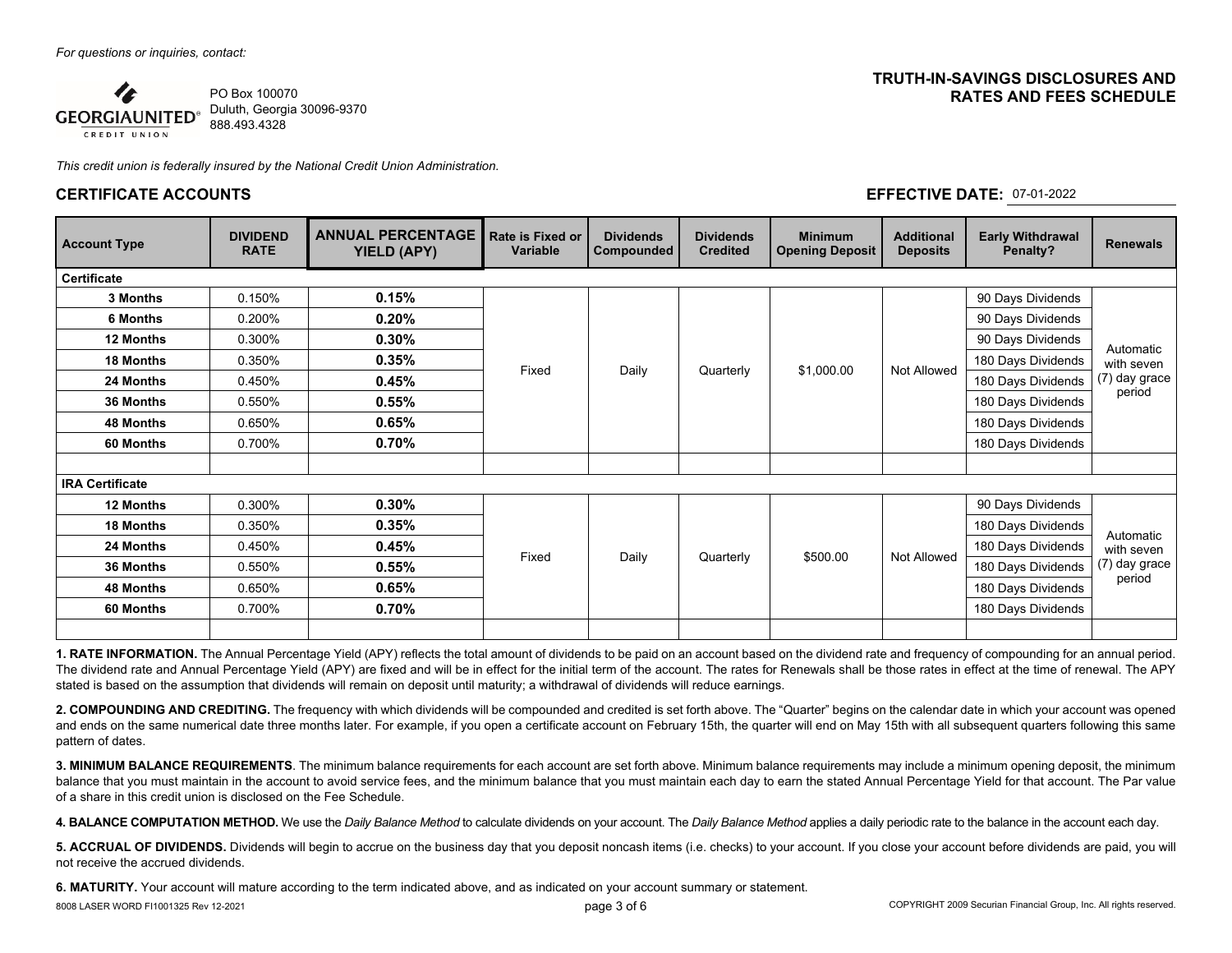**7. EARLY WITHDRAWAL; PENALTIES.** We will impose a penalty if you withdraw any of the funds in your account before the maturity date. The amount of the penalty is disclosed above. The penalty is calculated as a forfeiture of part of the dividends that have been or would have been earned on the account, and applies whether or not the dividends have been earned. The penalty may be deducted from the principal amount of the deposit. The Annual Percentage Yield disclosed for your account is based on an assumption that dividends will remain in the account until maturity; a withdrawal will reduce earnings. Exceptions to Early Withdrawal Penalties: We may, at our option, pay the account before maturity without imposing an early withdrawal penalty under the following circumstances: (1) If an account owner dies or is determined to be legally incompetent by a court or other body of competent jurisdiction; (2) If the account is an IRA Account and any portion is paid within seven (7) days after the establishment of the account; (3) If the account is a Keogh Plan, provided that the depositor forfeits an amount at least equal to the simple dividends earned on the amount withdrawn; or (4) if the account is an IRA or Keogh Account and the owner attains the age of 59 1/2 or becomes disabled.

8. RENEWAL POLICY. Unless you otherwise instruct us, your certificate account will automatically renew at maturity and thereafter, at each maturity date for the same period of time as the original term and under the same conditions as the original account. The Credit Union may occasionally offer promotional certificates in which the certificate may auto-renew at a different term after maturity. Promotional certificates may not auto-renew at the original term offered. You will have a grace period as indicated above after the maturity date to withdraw the funds in the account without being charged an early withdrawal penalty.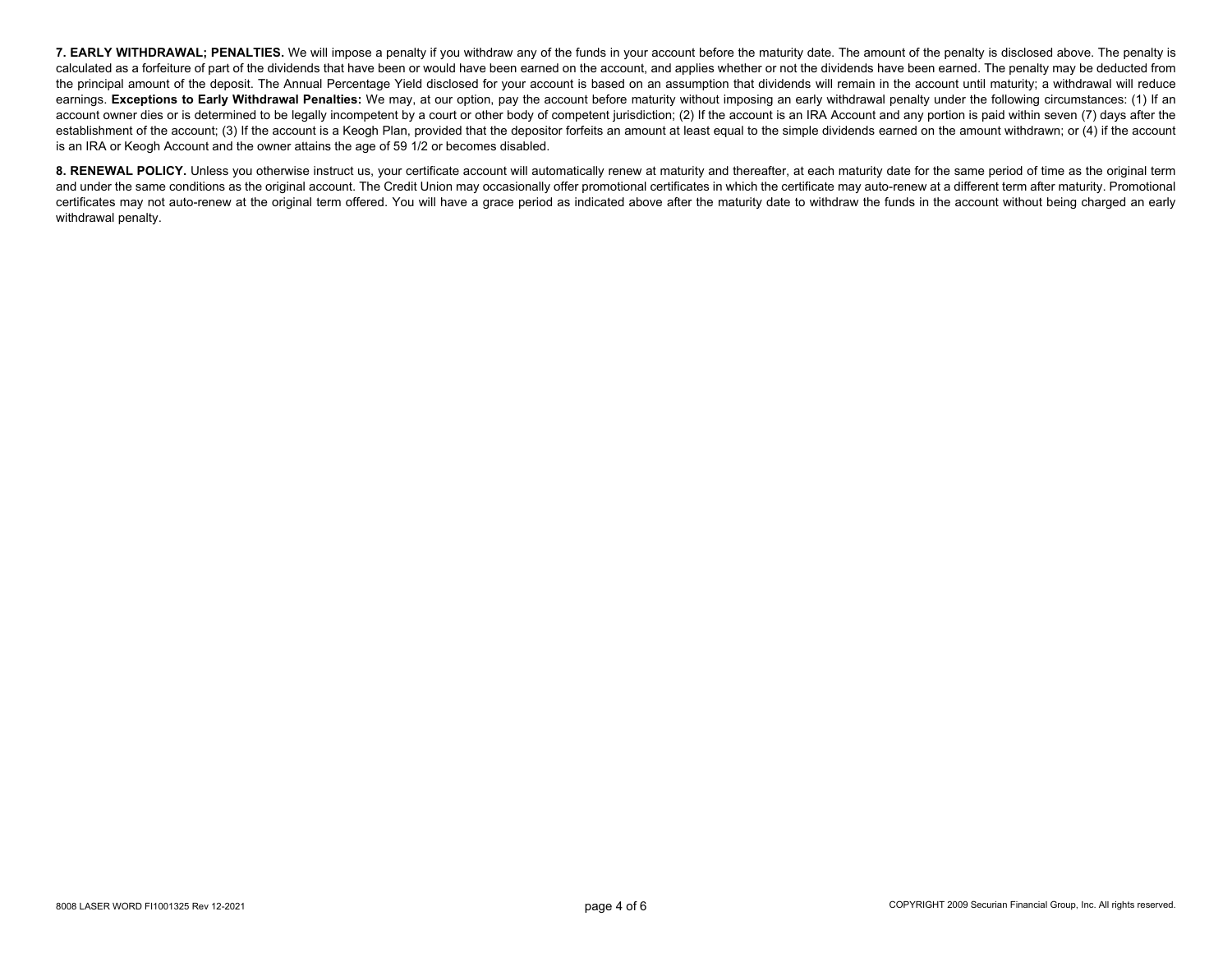4 PO Box 100070 Duluth, Georgia 30096-9370 **GEORGIAUNITED®** 888.493.4328 CREDIT UNION

# *This credit union is federally insured by the National Credit Union Administration.*

FEES. Fees are subject to change. Contact us for the most current information regarding fees. The following fees and charges are applicable to your account(s), services, and/or transactions, as of:  $07-01-2022$ .

|                                                                           |                      | <b>FEE SCHEDULE</b>                                                                                                                                                                                                                                                                |                 |                                                                                                                                 |            |
|---------------------------------------------------------------------------|----------------------|------------------------------------------------------------------------------------------------------------------------------------------------------------------------------------------------------------------------------------------------------------------------------------|-----------------|---------------------------------------------------------------------------------------------------------------------------------|------------|
| <b>ATM Transactions</b>                                                   |                      | <b>Wire Transfers</b>                                                                                                                                                                                                                                                              |                 | Dormant Share Account Fee*****                                                                                                  | \$60.00    |
| Replacement ATM or Visa Debit Card<br>\$5.00                              |                      | Wire Transfer Outgoing - Domestic                                                                                                                                                                                                                                                  | \$20.00         | A share account is considered Dormant<br>when you have neither increased nor                                                    |            |
| \$35.00<br>Overdrawn at ATM                                               |                      | Wire Transfer Outgoing - Foreign                                                                                                                                                                                                                                                   | \$60.00         | decreased the amount of the deposit, nor                                                                                        |            |
| <b>Expedited Card Delivery</b><br>\$30.00                                 |                      | Wire Transfer Incoming - Domestic                                                                                                                                                                                                                                                  | \$15.00         | corresponded with us regarding the                                                                                              |            |
| <b>Electronic Services</b>                                                |                      | <b>Safe Deposit Box</b>                                                                                                                                                                                                                                                            |                 | membership in a five (5) year consecutive<br>period.                                                                            |            |
| Revert from E-Statements to paper statements                              | \$10.00              | 3 X 5                                                                                                                                                                                                                                                                              | \$65.00 annual  | <b>Savings Services</b>                                                                                                         |            |
| (one-time fee)                                                            |                      | 5X5                                                                                                                                                                                                                                                                                | \$75,00 annual  | Membership Fee (one time)                                                                                                       | \$5.00     |
| Receive both E-Statements and paper statements<br>\$5.00 per month        |                      | 3 X 10                                                                                                                                                                                                                                                                             | \$85.00 annual  | Primary and Secondary Shares Below                                                                                              | \$5.00 per |
| <b>Check Processing Requiring Special Collection</b>                      |                      | 5 X 10                                                                                                                                                                                                                                                                             | \$100.00 annual | Minimum Balance (Savings) (If balance falls<br>below \$5.00 during the month)                                                   | quarter    |
| Item Drawn on a Domestic Financial Institution<br>\$25.00 per item        |                      | 10 X 10                                                                                                                                                                                                                                                                            | \$150.00 annual | Excessive Savings Withdrawal in person only \$5.00                                                                              |            |
| Item Drawn on a Foreign Financial Institution                             | \$75.00 per item     | Safe Deposit Box Drilling Fee                                                                                                                                                                                                                                                      | \$250.00        | (2 free per month)                                                                                                              |            |
| <b>Copies &amp; Research</b>                                              |                      | Missed Appointment for Drilling                                                                                                                                                                                                                                                    | \$55.00         | Christmas Club Early Withdrawal Fee                                                                                             | \$5.00     |
| <b>Account Activity Printouts</b><br>\$5.00 per account                   |                      | <b>Other Services</b>                                                                                                                                                                                                                                                              |                 | Vacation Club Excessive Withdrawal Fee (1                                                                                       | \$5.00     |
| <b>Statement Copy</b>                                                     | \$5.00 per statement | Check Orders - Deluxe                                                                                                                                                                                                                                                              | (varies)        | free per quarter)                                                                                                               |            |
| \$5.00<br>On-Us Check Copy                                                |                      | Counter Checks (each)                                                                                                                                                                                                                                                              | \$1.00          | <b>Checking Monthly Service Fee</b>                                                                                             |            |
| Official Check Copy<br>\$5.00                                             |                      | Closed Account Opened Less than thirty (30) days                                                                                                                                                                                                                                   | \$20.00         | <b>Unified Checking</b>                                                                                                         | No Charge  |
| <b>Account Reconciliation/Research</b><br>\$25.00 per hour                |                      | Member Check Cashing Fee****                                                                                                                                                                                                                                                       | \$5.00          | Money Masters Teen Account                                                                                                      | No Charge  |
| <b>Monetary Instruments</b>                                               |                      | Non-Member Check Cashing Fee                                                                                                                                                                                                                                                       | \$5.00          | Simple Checking                                                                                                                 | No Charge  |
| Gift card<br>\$5.95                                                       |                      | <b>Returned Statement Fee</b>                                                                                                                                                                                                                                                      | \$5.00          | <b>Sterling Fund Money Market</b>                                                                                               |            |
| <b>Cashier's Checks</b>                                                   |                      | Stop Payment Fee                                                                                                                                                                                                                                                                   | \$32.00         | Minimum Balance Fee (If balance falls below                                                                                     | \$5.00     |
| <b>Official Check Withdrawal</b>                                          | \$7.00/each          | Stop Payment Fee (requested online)                                                                                                                                                                                                                                                | \$32.00         | \$1,000.00 during the month)                                                                                                    |            |
| Official Check Replacement for On Us Item                                 | \$10.00              | Levy or Garnishment                                                                                                                                                                                                                                                                | \$75.00         | Excessive Withdrawal Fee (3 free per month) \$2.00                                                                              |            |
| <b>Overdraft/Return Fees</b>                                              |                      | Inactive Share Account Fee*****<br>\$5.00 per<br>A share account (checking, club, secondary savings)<br>month                                                                                                                                                                      |                 | <b>Share Value</b>                                                                                                              |            |
| Overdraft* / NSF Fee**                                                    | \$35.00              | is considered Inactive when you have neither                                                                                                                                                                                                                                       |                 | Par Value of One Share                                                                                                          | \$5.00     |
| Courtesy Pay**                                                            | \$35.00              | increased nor decreased the amount of the deposit<br>on a membership account in a six (6) month                                                                                                                                                                                    |                 |                                                                                                                                 |            |
| <b>Transfer from Share Account</b>                                        | \$5.00               | consecutive period, the combined deposit balance                                                                                                                                                                                                                                   |                 |                                                                                                                                 |            |
| Check Returned (due to NSF; deposit or loan<br>payment***) (from another) | \$5.00               | for the membership is less than \$60, and you have<br>no open/active loan accounts. A primary share                                                                                                                                                                                |                 | Your savings federally insured to at least \$250,000<br>and backed by the full faith and credit of the United States Government |            |
| Check Returned (due to NSF; deposit or loan<br>payment***) (from self)    | \$15.00              | (savings) account is considered Inactive when you<br>have neither increased nor decreased the amount of the<br>deposit in a six (6) month consecutive period, and you<br>have no additional open share or loan accounts. This<br>excludes primary account owners under 18 years of |                 | <b>INCUA</b><br>National Credit Union Administration, a U.S. Government Agency                                                  |            |
| ACH Return Item Fee**                                                     | \$35.00              |                                                                                                                                                                                                                                                                                    |                 |                                                                                                                                 |            |

age, Sterling Fund, and CD and IRA Share Accounts.